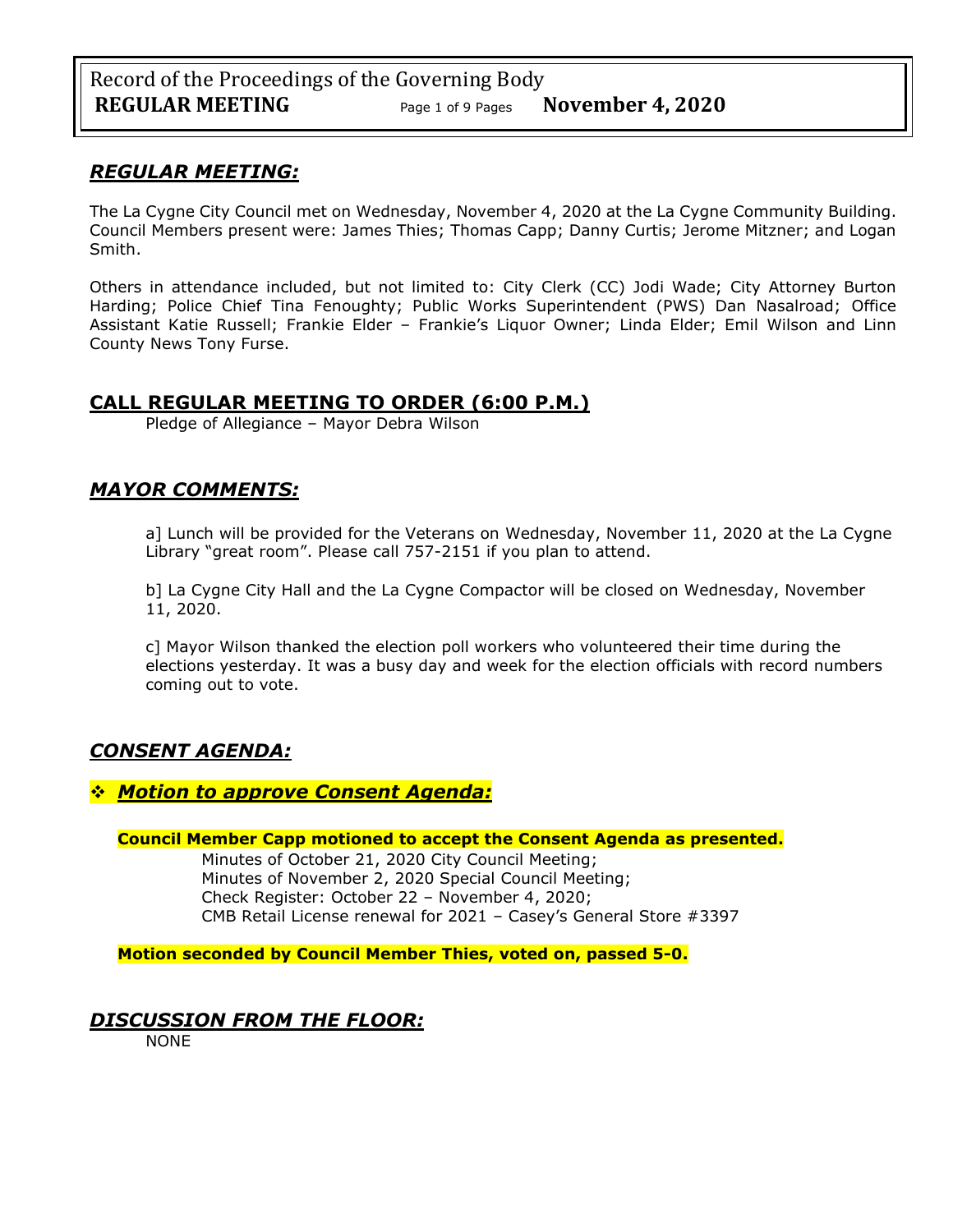# *SPECIAL PROJECTS:*

### *SEWER REHABILITATION PROJECT*

i. Temporary financing for design services in the amount of \$436,000. Sealed bids received from First Option Bank and Labette bank for 2 to 3-year interim financing. The bids were read by Mayor Wilson. First Option Bank offered 36-month term with possibility of payoff without penalty as soon as 24 months with an interest rate of 2.5% and no origination fee. Labette Bank offered 36-month term with possibility of early payoff without penalty as soon as 24-months with an interest rate of 1.74% and no origination fee.

### ❖ *Motion*

**Council Member Mitzner motioned to approve the bid received from Labette Bank for the temporary financing for the design services for the sewer rehabilitation project in the amount of \$436,000 for 2 to 3-year term at the rate of 1.74% with no origination fee and no prepayment penalty. Motion seconded by Council Member Capp, voted on, passed 5-0.**

### *STREET PROJECT – KDOT CCLIP PROJECT AT KS HWY 152 AND INDUSTRIAL ROAD*

i. CC Wade received notice from KDOT of the bid letting date being moved from February 2021 to April 2021.

# *REPORTS OF CITY OFFICERS:*

### **CITY ATTORNEY –BURTON HARDING**

City Attorney Harding has been working on Municipal Court, Land acquisitions, and Planning & Zoning items and acquisitions.

### **CHIEF OF POLICE/CODES OFFICER 17 Traffic Stops Conducted Citations issued since last meeting**

| Illegal Tag | 4 | No DL           |  |
|-------------|---|-----------------|--|
| Expired Tag |   | Vicious Dog/RAL |  |
| Insurance   |   | Revoked DL      |  |

## **Calls for Service / Reports – 10/19/20 thru 11/03/20**

| Animal Complaint - 3              | 911 Hang $Up - 1$                        |
|-----------------------------------|------------------------------------------|
| Vehicle Lockout - 2               | Civil Matter / Child Custody Standby - 6 |
| Citizen Assist CFS / contact $-3$ | Check Welfare $-4$                       |
| Traffic Hazard-1                  | Follow $Up - 4$                          |
| Theft $-1$                        | Registered Offender Check - 2            |
| Pedestrian Check $-2$             | Transport back of prisoner - 1           |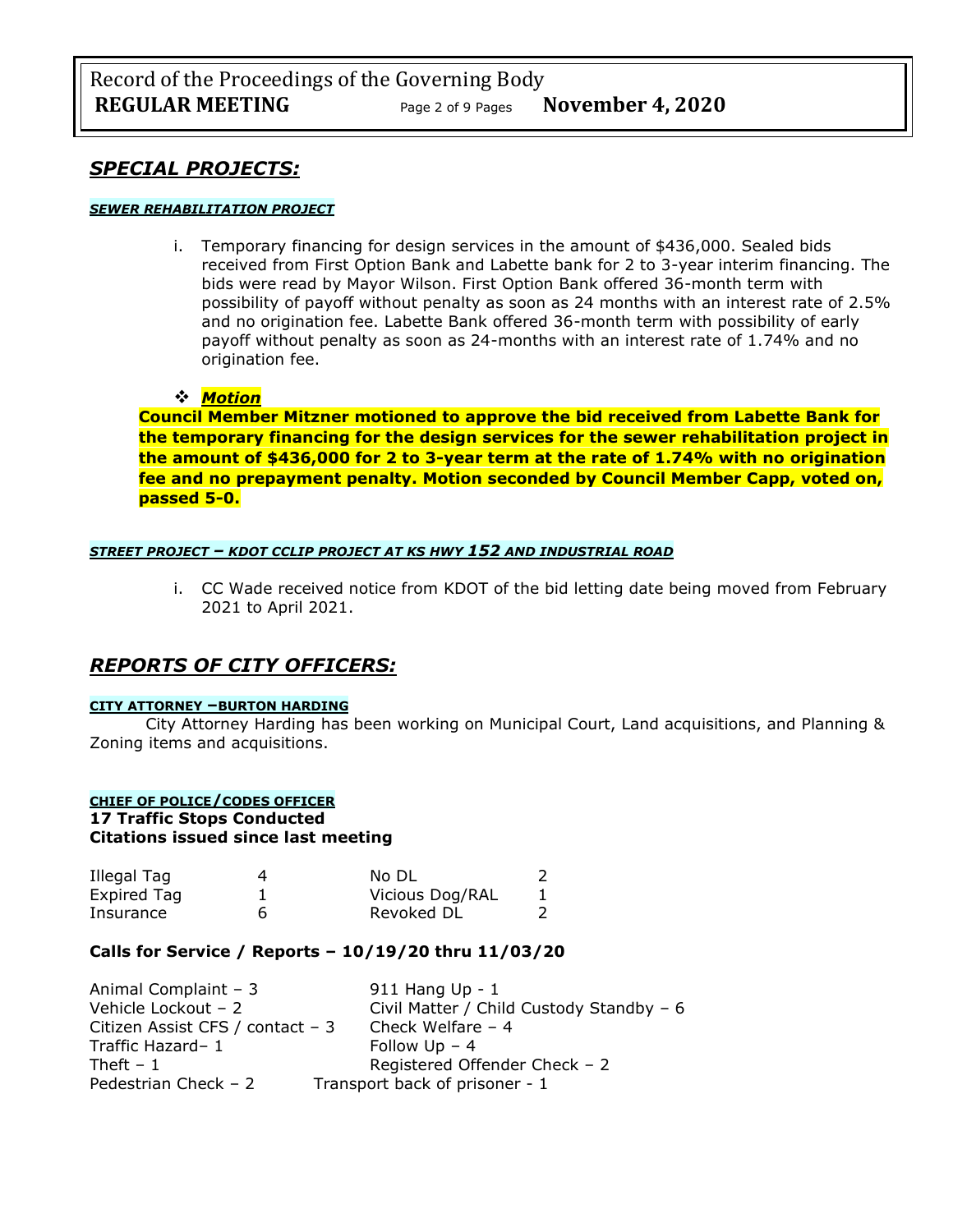# *REPORTS OF CITY OFFICERS CONT:*

**CHIEF OF POLICE/CODES OFFICER Codes Enforcement** No letters sent this period.

**Animal Control** Nothing new to report

**VIN Inspections-** 1 completed

## **New Business**

None at this time

**Accrued Overtime for Department**: Accrued overtime for last pay period = 8.25 hours

### **PUBLIC WORKS DEPARTMENT – PUBLIC WORKS SUPERINTENDENT (PWS) DAN NASALROAD**

PWS Nasalroad had a busy day with some Gas issues. Council Member Thies inquired about the 1-ton plow and the Dump truck plow being in operation and ready for snow season. PWS Nasalroad confirmed both units have been checked and are ready for the season. PWS Nasalroad has ordered and received salt & sand. PWS Nasalroad has completed the annual employee evaluations for the Public Works department.

### **FIRE DEPARTMENT – FIRE CHIEF DAN NASALROAD –**

Annual serving of the hot dogs at Thayer Park on Halloween, October 31, 2020 went well and Fire Chief Nasalroad thanked all those who stopped by and those who volunteered their time. Fire Chief Nasalroad noted the Linn County Newspaper reported the event as if it was funded by the City of La Cygne Fire Department. Fire Chief Nasalroad made it clear no tax dollars were used for the event, it is all by volunteer and donation.

### **CITY CLERK – JODI WADE**

- Draft for Article 22
- Resolution for Training Reimbursement
- Resolution for a Public Hearing for 612 N. 8<sup>th</sup> Street for condemnation.
- Finalized the LVL Water purchase agreement with the attorney.
- Accepted applications for Part-time Police/Codes Enforcement officer position.
- Researched financing for settling ponds.
- Preparing 2021 budget to enter in to the system.
- Prepared Amended Budget.
- Set up towers with webcams for virtual trainings and meetings.
- Updated Webpage with new photos.
- Researching Mobile Homes.
- Researching Event Venue.
- Met with Evergy Lineman Manager.

Meetings/Trainings Attended virtually:

- League of Municipality Weekly Conference Call
- KMGA virtual board meeting.
- Sales Tax Web portal webinar.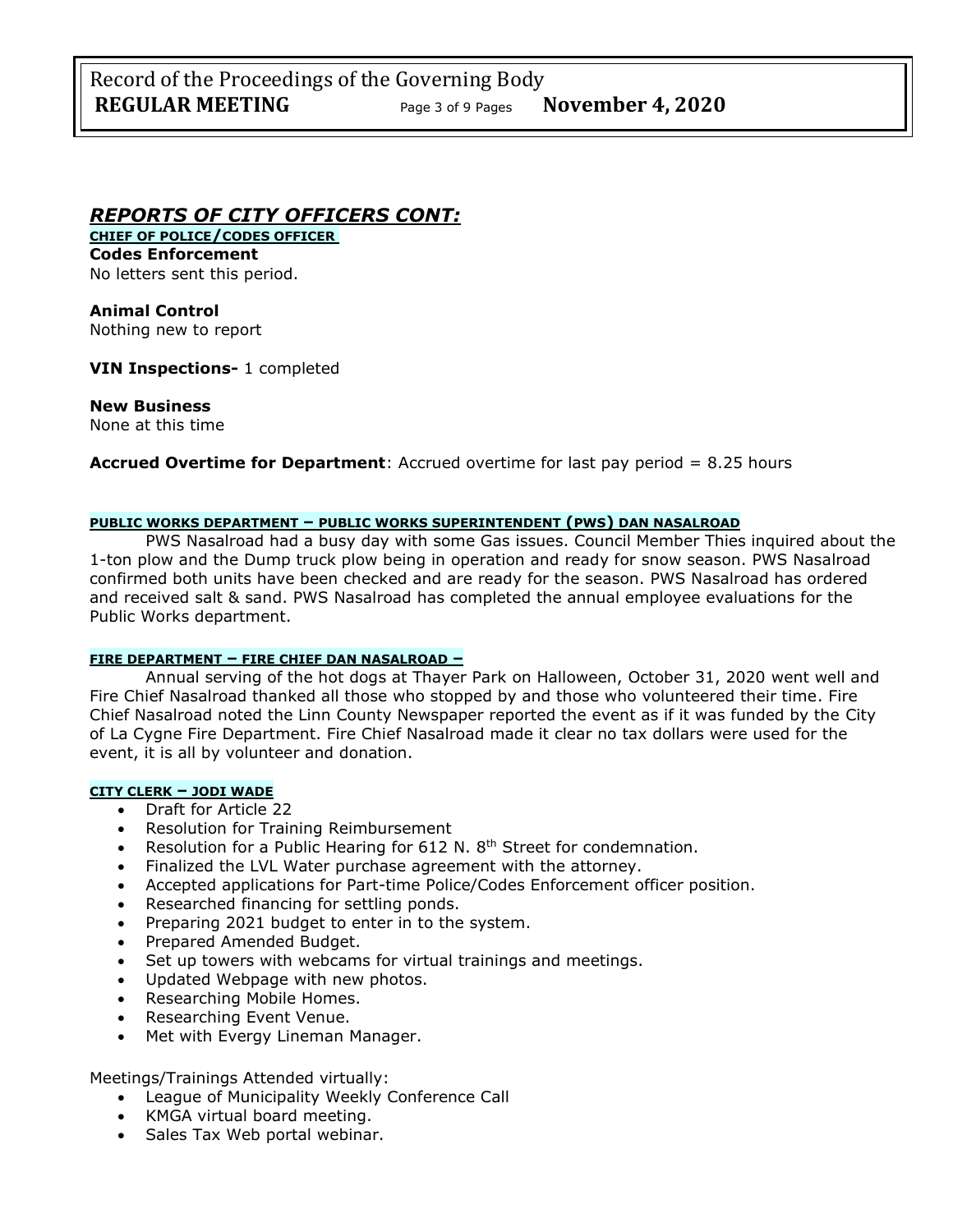Overtime Hours for City Hall for the last pay period: 6.25 hours (Jodi)/ .75 hours (Connie)

# *COUNCIL COMMITTEE REPORTS:*

## *WATER & GAS -NONE*

## *STREET –*

• (Postponed until Fall 2021) RFP for Stormwater Master Planning.

# **EXECUTIVE SESSION:**

## ❖ *Motion*

**Council Member Capp motioned to go in to executive session for 15-minutes for consultation with an attorney for the City which would be deemed privileged in an attorney-client relationship and will return to the Council table at 6:30pm. Motion seconded by Council Member Curtis voted on, passed 5-0. 6:15pm** 

# **The following Memorandum from Mayor Wilson was read aloud:**

## **Business Parking Lots and access from the city streets across the right of way.**

A few months ago, the Governing Body was approached by a member of the public with a concern about potholes at the corner of 4<sup>th</sup> and Market St. regarding its repair and who the responsible party would be. After being addressed, the Council resolved to try to confront the problem and the concern of that citizen. What began with a relatively simple question and request began to become larger and more complex as the relevant codes, statues and policies were examined that applied to the issue. We found that the surface level request was the tip of the ice burg regarding several underlying issues that factored into the situation. Among other complications, some of the issues that required addressing were the definition of access under our codes and the requirements of that access, and questions of property lines and city easement and right of way issues that bore on the specific problem.

We have researched and have discussed in depth and are close to the finish line on a revised ordinance that will spell out all necessary details going forward for new businesses and businesses that change hands or the type of business in order to address not only the immediate issue, but to lay the groundwork so that going forward there will be clear rules and policies for any future problems like the one before the Governing Body now.

**So first** The City attorney has prepared a letter for the property owner of 104 South 4<sup>th</sup> Street, to explain our position.

**Our position** is that similar to cities all across the country – a property owner is responsible for their own access to the city street and that access will by necessity be permitted across the Public Right of Way to allow access to the paved edge of the street. This is true for driveways to homes and access points to businesses. To clarify this, imagine the driveway to your home had potholes. The city is not going to repair or put gravel on each driveway or access in town. The property owner is responsible for the maintenance of their permitted driveway.

We are currently grappling with defining the entry and exit point for the parking lot in question. We will be requesting that the property owner submit a plan or design for approval, designating where she would like the entry/exit point to be and its approximate dimensions. Once defined that property owner will be responsible for the upkeep of that access (like our own personal driveways) is the owners' responsibility.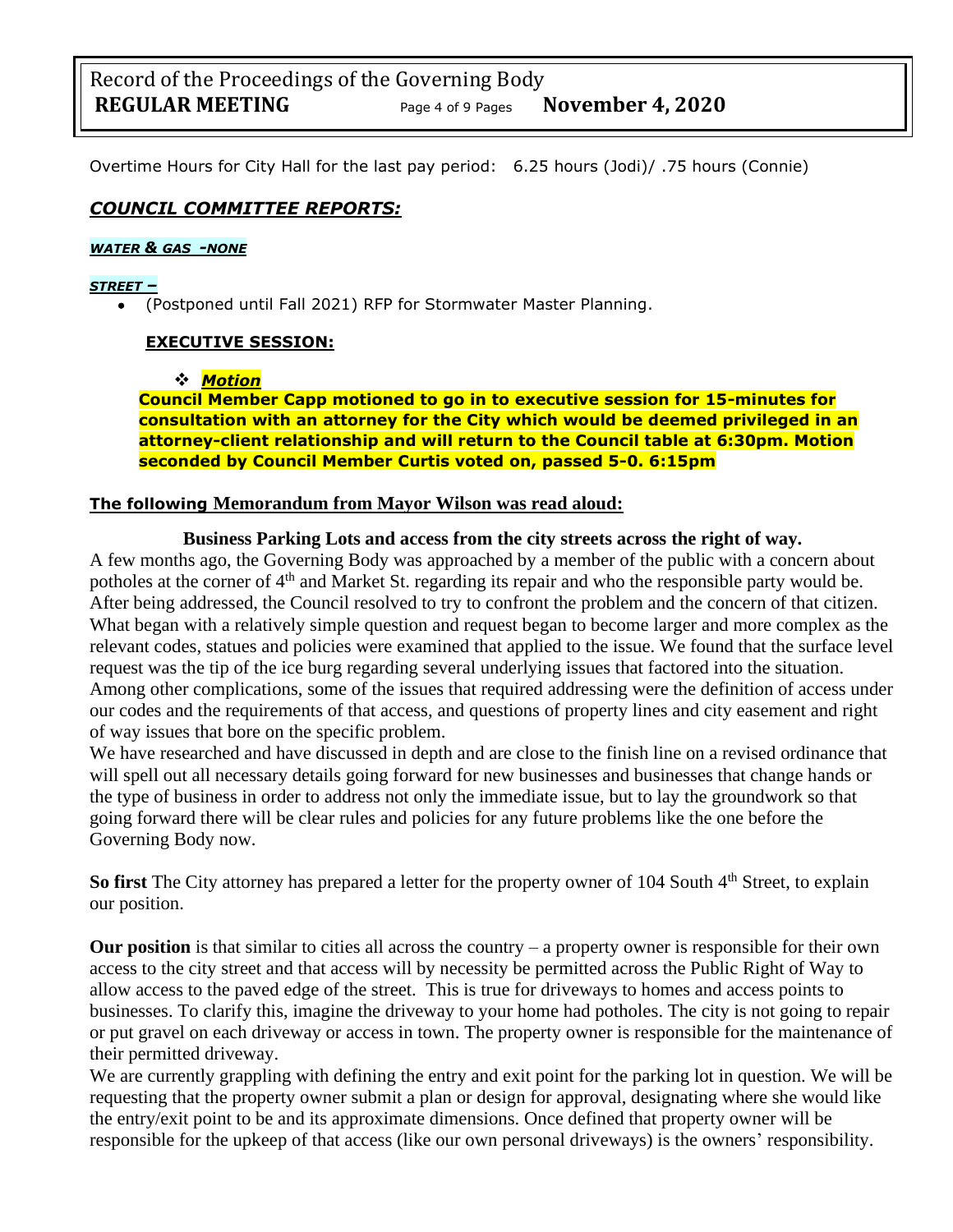# *COUNCIL COMMITTEE REPORTS:*

# *STREET –*

# • *Memorandum from Mayor Wilson continued:*

- If the access point does not run the whole length of the property (which is preferable and will be specified in the new ordinance) it will be the owners responsibility to lay out her parking lot in a way that directs traffic in the way she desires in the same way that both of our banks and Casey's designated their own entrances with green spaces and paved access. If it is the property owners desire that patrons of the business do not enter the parking area through where the City has placed concrete barriers, the onus to direct traffic on to that private property will be on that property owner. We are not defining how the property owner might choose to do this.
- **Secondly**  While we were deliberating the governing body decided to place barriers in the right of way in front of the property at  $104$  South  $4<sup>th</sup>$  Street.
- 1.Because control of the public right of way is up to the city.
- 2.To prevent people from making the pot holes worse while we were deliberating.
- 3.This was always intended to be temporary.

The governing body will now discuss this statement. We will also discuss and review the proposed ordinance.

- *Draft revision of Article 22, Section 22-3*. Discussion was held regarding section 22-204 Residential Districts parking for more than (3) vehicles. Since section 22-501 defines the number of spaces for residential and we have some homes which have circular driveways in the front of their houses it was determined to remove section 22-204. Council Members discussed the definition and purpose of an apron to help protect the paved edge of the street from the traffic coming off the street to enter the parking lot. A determination of approximately a minimum of 10-feet from the paved edge of the street back towards the property line should be constructed of either asphalt or concrete. Mayor Wilson inquired about the term unsignalized/signalized for defining the intersection as being a "controlled" intersection. City Attorney Harding concluded the terms would refer to either electronic signals or signs. Mayor Wilson suggested the City consider what would result if a business owner did not fulfill the requirements for a permit. Discussion was also held regarding section 22-601 (E) Screening and the Council decided to remove the sentence in the paragraph regarding fencing in the front yard which is not permissible in the City.
- *La Cygne Library parking area drainage*. Council Member Curtis who works across the street from the NW corner of the La Cygne Library has noticed for the past 10-years the corner of the block has held water. Council Member Curtis suggested to have the City install a culvert under Broadway street to the West towards a drainage ditch located on the North side of Peoples Telecommunications. Mayor Wilson asked if there was a complaint submitted and Council Member Curtis stated a person from out of town had called him complaining about the lack of drainage at that NW Corner of the Library lot. Mayor Wilson expressed concerns about the change in the amount of water since the loss of green space originally on the North end of the Library's lot which would help absorb water. Mayor Wilson referred to the discussion held at the last Council meeting regarding gravel lots vs. paved lots. Prior to the concrete being poured for the new parking area on the North side of the Library, PWS Nasalroad and Council Member Mitzner had approached the General Contractor for the Library Addition project asking to see the plans for the parking area on the North side of the new Library Addition.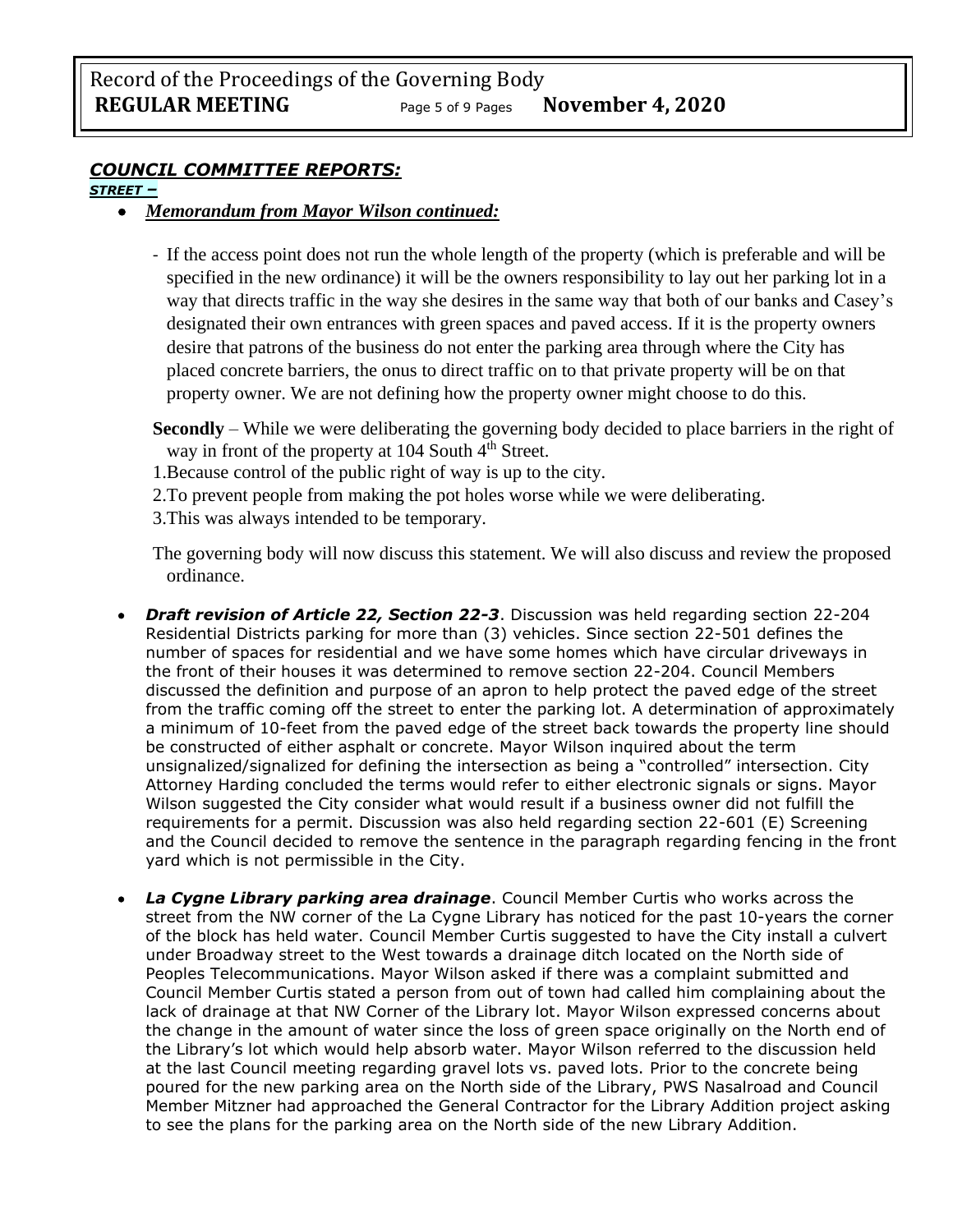# *COUNCIL COMMITTEE REPORTS CONT:*

### *STREET –*

## *La Cygne Library parking area drainage continued:*

The General Contractor verbally stated their plan for a drain system in the parking area but that is not what was built. Mayor Wilson asked if this is an issue for the Library to approach with their General Contractor or not? Council Member Mitzner suggested the importance of time in order to avoid the Library missing out on their warranty period if something needed to be addressed with their General Contractor and Engineer regarding stormwater drainage. Council Member Capp feels the General Contractor/Engineer did not do what they were supposed to do and also pointed out the fact of the amount of water now coming off of the larger roof space on to hard surface with very little or no green space to absorb it is causing a bigger issue. Council Member Curtis again expressed the ease for the City to just install a culvert underneath Broadway street to the West towards the culvert. Mayor Wilson asked the if the Street Committee could look at the area during the next rain event.

## *SEWER-NONE*

### *PARK-*

• Mayor Wilson asked the Park Committee and Park Board Chairman Linda Elder about the playground equipment listed to be scrapped in the unapproved Park Board meeting minutes. Mayor Wilson asked if the equipment could be sold on Facebook. Council Member Curtis said pea gravel had been hauled in and spread in the small playground by Park Maintenance Jim Johnson. Council Member Curtis, Council Member Capp, and patron (Terry) installed the eagle statue in honor of Bill Ross for all the work he had done for the park the last several years. A memorial bench was also installed.

### *CEMETERY –*

• (In Committee review) Chapter XI. Public property, Article 1. Cemetery regulations. CC Wade will give the committee members another draft to review.

### *PUBLIC SAFETY –*

• Council Member Mitzner is still reviewing the Animal control policy presented by Chief Fenoughty. The draft has been tabled until the November 18, 2020 meeting.

### *COMMUNITY BUILDING-NONE*

## *EMPLOYEE RELATIONS & TRAINING –*

• (Postponed until Spring 2021) -Ethics/Public Service Training.

# *SPECIAL COMMITTEE REPORTS:*

*EMERGENCY MANAGEMENT -NONE SWANFEST COMMITTEE -NONE LA CYGNE COMMUNITY PARK BOARD – OCTOBER UNAPPROVED MEETING MINUTES PLANNING & ZONING COMMISSION (PZC) -NONE*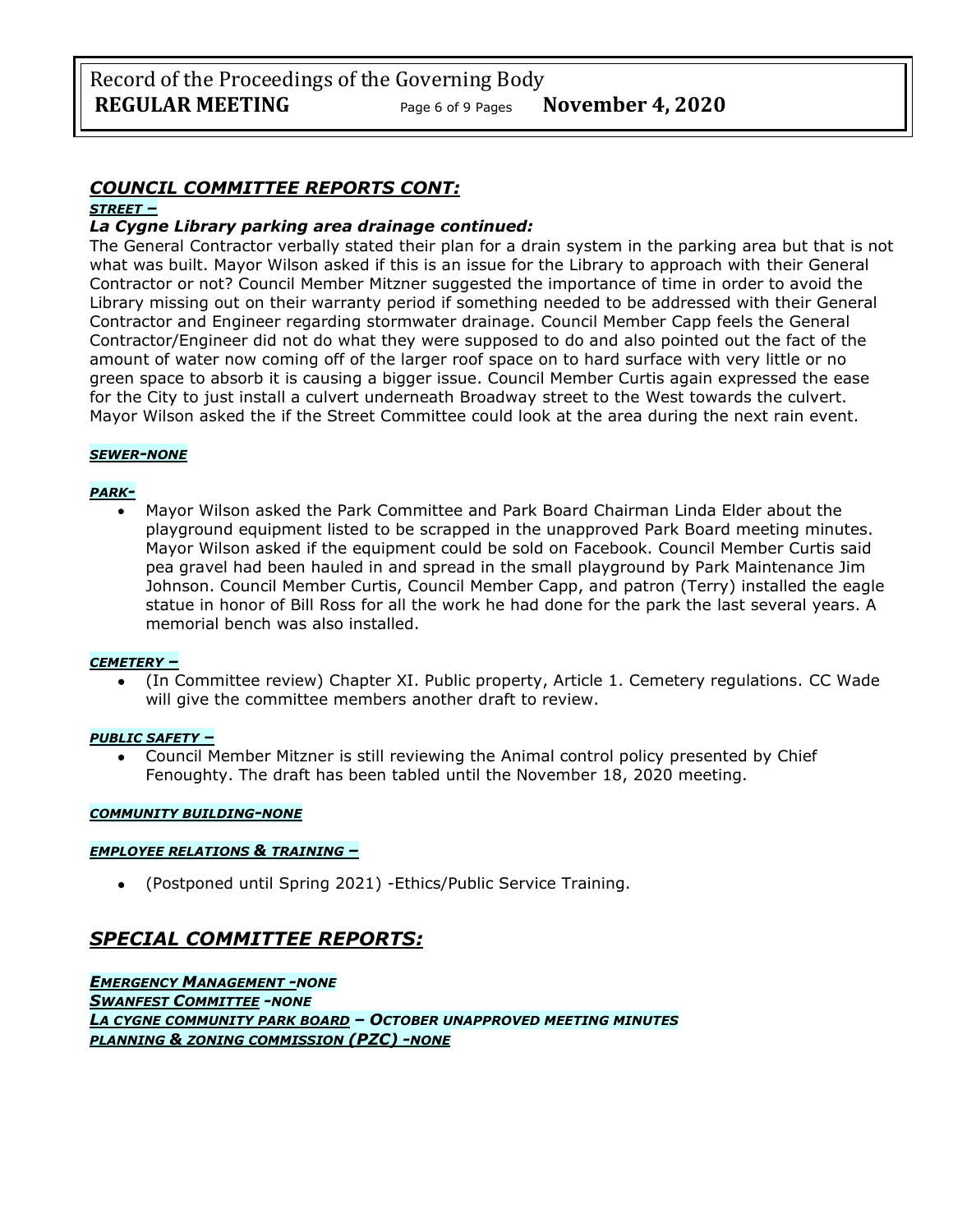Record of the Proceedings of the Governing Body **REGULAR MEETING** Page <sup>7</sup> of 9 Pages **November 4, 2020**

### *UNFINISHED BUSINESS:*

**RESOLUTION NO. AN ADMINISTRATIVE POLICY FOR PROFESSIONAL STANDARDS FOR BOARD MEMBERS/COMMISSION MEMBERS/VOLUNTEERS.**

#### ❖ *Motion*

**Council Member Capp motioned to approve Resolution No. 420 an Administrative Policy for professional standards for Board members/Commission members/Volunteers as presented. Motion seconded by Council Member Mitzner, voted on, passed 5-0.**

### **RESOLUTION NO. AN ADMINISTRATIVE POLICY FOR POLICE OFFICER RECRUIT TRAINING AND EQUIPMENT AGREEMENT**

### ❖ *Motion*

**Council Member Mitzner motioned to approve Resolution No. 421 an Administrative Policy regarding a Police recruit training and equipment agreement as presented. Motion seconded by Council Member Capp, voted on, passed 5-0.**

#### **CONCRETE BLOCK BARRIERS LOCATED AT 104 S. 4TH STREET**

Council Member Curtis asked if the Public Works crew could remove the concrete block barriers the City set at 104 S. 4<sup>th</sup> Street.

#### ❖ *Motion*

**Council Member Curtis motioned to have the City Public Works remove the concrete block barriers which were temporarily placed at 104 S. 4th Street. Motion seconded by Council Member Mitzner, voted on, passed 5-0.**

## *NEW BUSINESS:*

#### **BLUE CROSS BLUE SHIELD HEALTH INSURANCE RENEWAL**

CC Wade advised the Council on the upcoming renewal for health insurance through Blue Cross and Blue Shield. The 2020 annual amount was \$59,452 and for 2021 the annual amount will be \$60,314, a difference of \$862.00.

#### ❖ *Motion*

**Council Member Mitzner motioned to approve the renewal with Blue Cross and Blue Shield Kansas for an annual total of \$60,314. Motion seconded by Council Member Capp, voted on, passed 5-0.**

**AMENDING THE 2020 BUDGET FOR SOLID WASTE (TRASH SERVICE)** Notice of Budget Hearing for amending the 2020 Budget. Hearing to be held on December 2, 2020 at 6pm.

#### ❖ *Motion*

**Council Member Capp motioned to publish notice for a Budget hearing on December 2, 2020 at 6pm for amending the 2020 Budget for Solid Waste (trash service). Motion seconded by Council Member Curtis, voted on, passed 5-0.**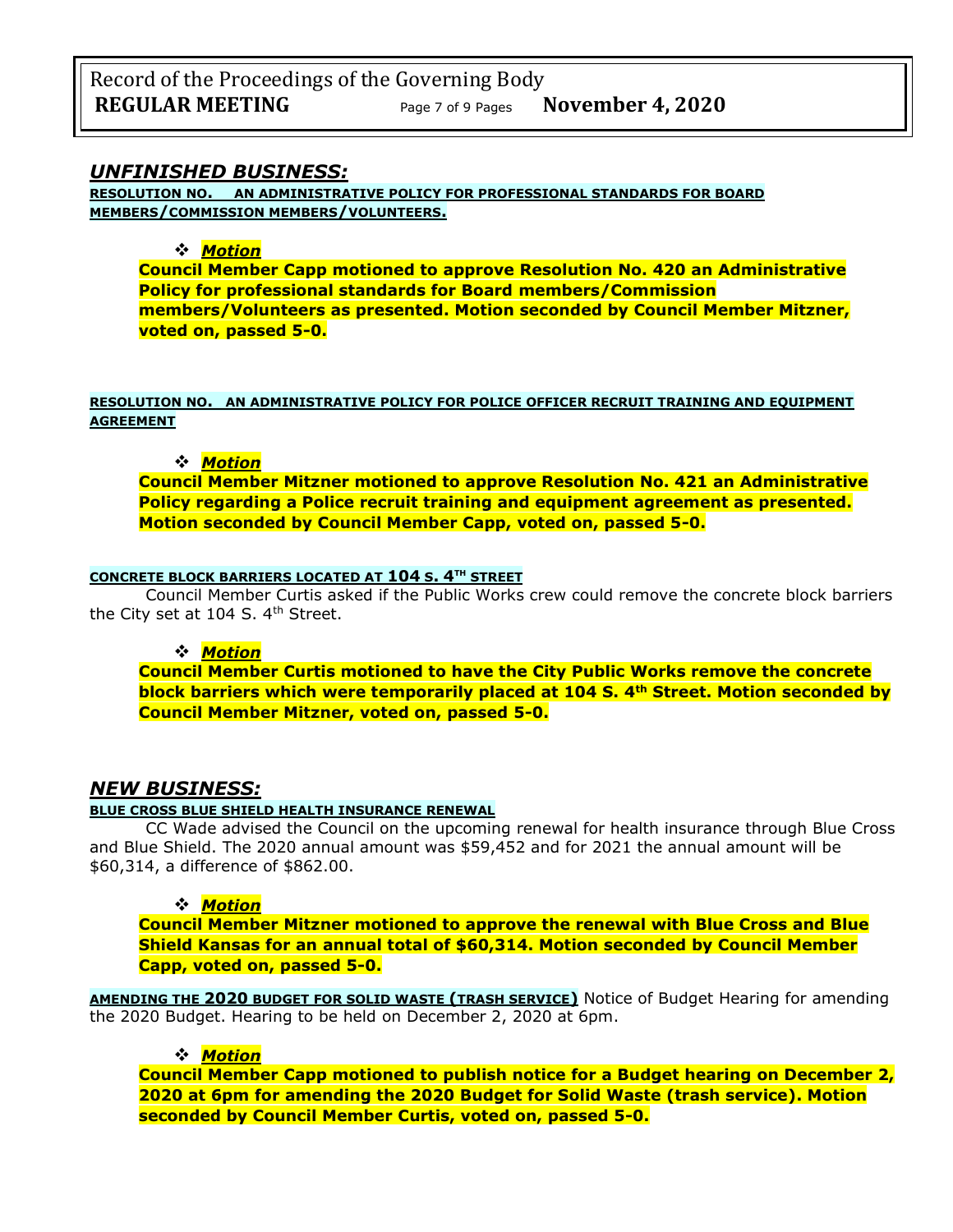## *NEW BUSINESS CONT:*

#### **CONSENT TO ASSIGNMENT OF LAND LEASE AGREEMENT REGARDING VERIZON WIRELESS TOWER**

City Attorney Harding advised the Council of the section for assignment found in the contract agreement the City signed with Verizon Wireless.

### ❖ *Motion*

**Council Member Capp motioned to approve for Mayor Wilson to sign the consent to assignment of land lease agreement from Alltell Corporation d/b/a Verizon Wireless to STC Towers LLC. Motion seconded by Council Member Curtis voted on, passed 5-0.**

### **UNLOCKING THE DOORS OF THE LA CYGNE CITY HALL**

Mayor Wilson opened a forum to discuss unlocking the doors to the La Cygne City Hall. Mayor Wilson has received some calls from concerned patrons. Office assistant Katie Russell asked the Council about the employees having to wear masks and the concerns regarding the challenges of communicating with masks on. Council Member Mitzner expressed concern regarding opening up the doors and the importance of wearing a mask. Council Member Mitzner made a point if the City had to quarantine all of the clerks, there is nobody available to handle the City business and to date cases are rising in Johnson County and in Linn County. Further discussion was held and the City Council made no motion to unlock the doors to the La Cygne City Hall door and to continue to conduct business as it has been.

### **RESOLUTION NO. ORDERING A HEARING ON ABATEMENT OF CERTAIN CONDITIONS IN VIOLATION OF THE NUISANCE CODES OF THE CITY OF LA CYGNE, KS.**

CC Wade confirmed all communication steps had been completed to date regarding the house located at 612 N. 8<sup>th</sup> Street. The next step is a notice for a public hearing.

### ❖ *Motion*

**Council Member Curtis motioned to approve Resolution No. 422 ordering a hearing of the Governing Body to be held on January 6, 2021 at 6:00pm at the La Cygne Community Building. Motion seconded by Council Member Mitzner voted on, passed 5- 0.**

#### ❖ *Motion*

**Council Member Capp motioned to take a 5-minute break for City Attorney Harding and Council Member Smith to meet and will return to the Council table at 7:55pm. Motion seconded by Council Member Curtis voted on, passed 5-0. 7:50pm** 

# *EXECUTIVE SESSION:*

NONE

## **OTHER BUSINESS:**

### ❖ *Motion*

**Council Member Curtis motioned to approve a City liquor license (Class B) for River Lodge and Hunt Club located at 417 W. Grand and 410 W. Grand upon receipt of an approved license from the State. Motion seconded by Council Member Capp voted on, passed 4-0.**